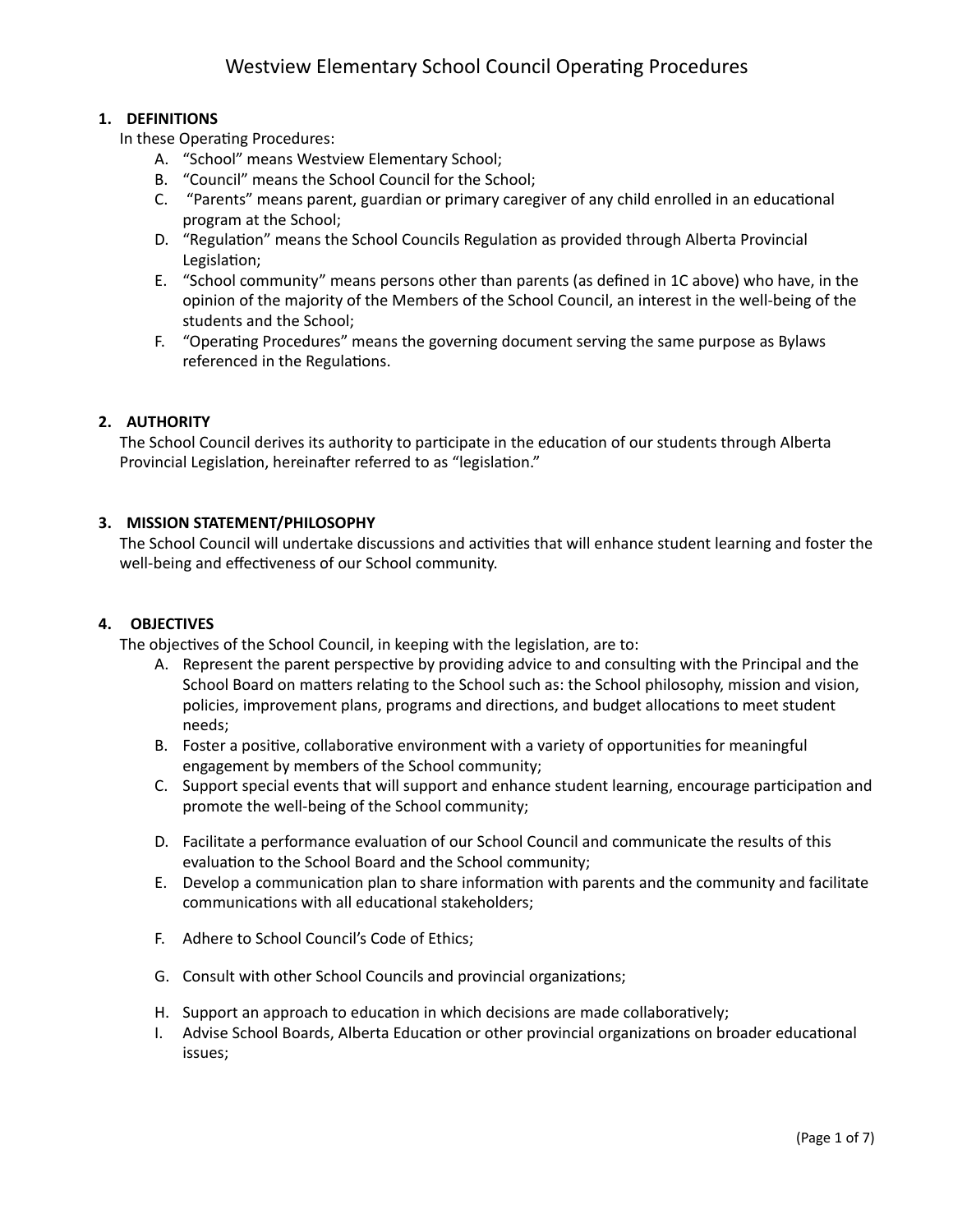# **5. GOVERNANCE, MEMBERSHIP and DECISION MAKING**

The School Council uses a Town Hall Operating Style and/or Model of Governance.

- A. The membership of the School Council shall consist of:
	- 1) All parents, as defined in 1c above
	- 2) The Principal of the School
	- 3) One or more teachers and staff of the School, elected or appointed by the teachers
	- 4) One or more students, if required (High School), appointed or elected by the students
	- 5) Others as decided by the School Council (optional)
- B. The voting Members of the School Council shall consist of: Council Executive
- C. The non-voting Members of the School Council shall consist of: School administration, staff members & community members
- D. The parent/other ratio may vary at times, but the number of parent Members must always exceed the number of administration, staff, students and/or community representatives.

#### **6. DECISION MAKING**

Decisions at School Council meetings will be made by consensus as much as possible.

- A. A decision made by consensus must be stated clearly and recorded as such in the minutes of the meeting.
- B. If a decision is made by a vote, the motion must be moved, seconded and passed by the majority of School Council voting Members present at the meeting at which the vote was taken.

#### **7. QUORUM**

- A. Quorum will be attained when the majority of voting Members present at any School Council meeting are parents as defined in 1C above, and the Principal or designate is present.
- B. In the absence of a quorum:
	- 1) If the parents and School Council Members present agree to proceed in the absence of a quorum, the School Council may continue for the purposes of discussion of issues.
	- 2) No motions shall be considered or approved.
	- 3) No decisions by consensus shall be reached.

#### **8. EXECUTIVE and TERMS OF OFFICE**

The positions of the Executive shall consist of: Chair, Vice-Chair, Secretary and 2 members at large

- A. All Executive positions must be filled by parents as defined in 1C above.
- B. Every parent is eligible to be elected to an Executive position on the School Council.
- C. The terms of office are from the close of the Annual General Meeting to the close of the following Annual General Meeting. Any elected member may serve unlimited consecutive terms in the same position.
- D. The Executive of the School Council will be elected by parents attending the Annual General Meeting or in the event of vacancies after the Annual General Meeting, elected by the voting Members present at a subsequent School Council meeting.
- E. Any Executive member may resign his/her position by providing written notice to the Chair and Principal.
- F. Any Executive member may be removed from the Executive at any time with cause by a majority vote of the Executive whenever, in its judgment, the best interest of the School Council will be served.
- G. The Executive will carry out the day-to-day operation of the School Council.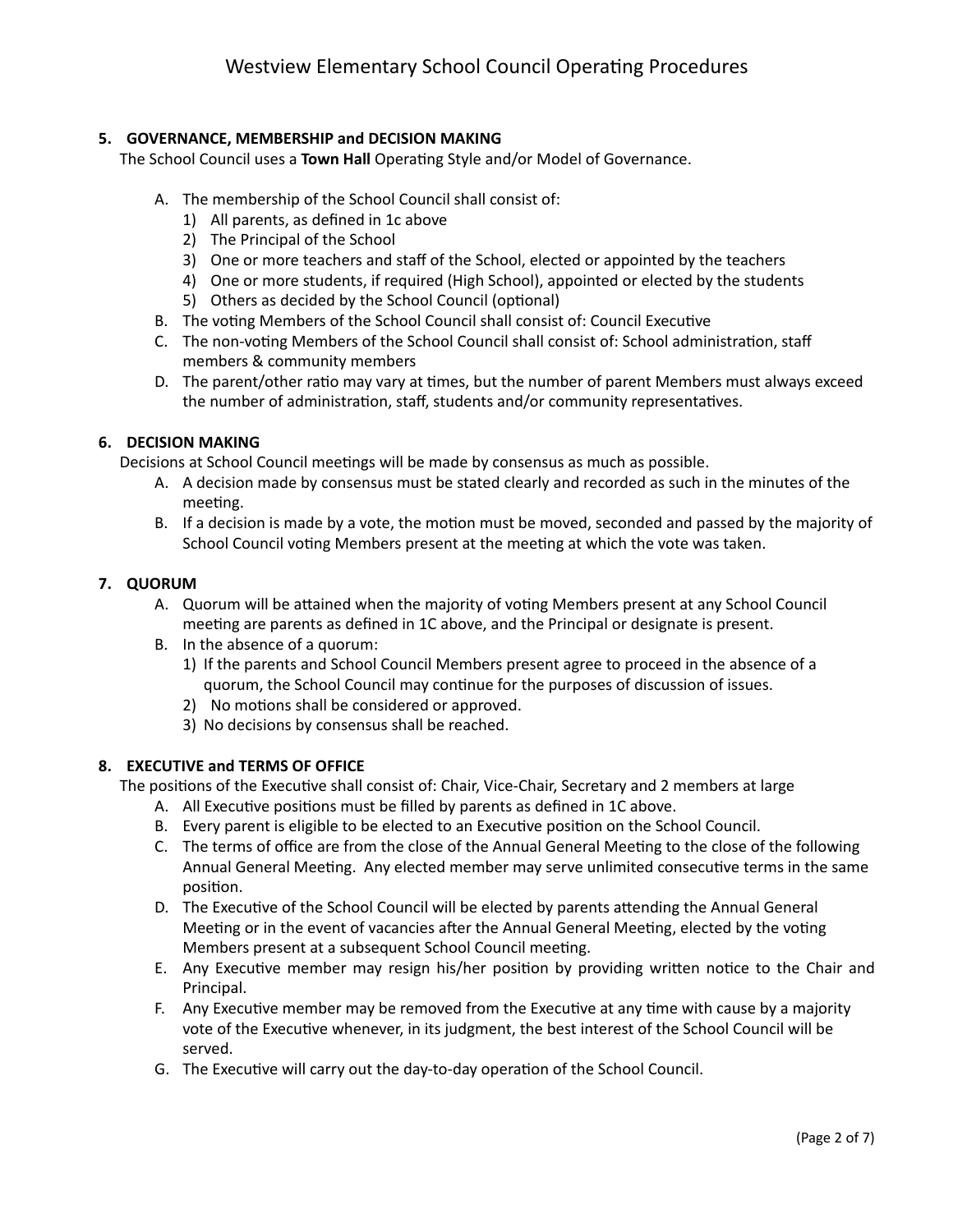# **9. DUTIES OF THE EXECUTIVE MEMBERS**

## **A. Chair**

It is expected that the School Council Chair will be a parent of a student enrolled in the School. Unless otherwise delegated, the Chair of the School Council will:

- 1) Chair all meetings of the School Council;
- 2) Coordinate with the Principal to establish meeting agendas;
- 3) Communicate with the Principal on a regular basis;
- 4) Decide all matters relating to rules of order at the meetings;
- 5) Ensure that School Council Operating Procedures are current and followed;
- 6) Be the official spokesperson of the School Council;
- 7) Ensure that there is regular communication with the whole School community;
- 8) Review any communication to the School community prior to distribution and include the Principal in same;
- 9) Stay informed about School Board policy that impacts School Council;
- 10) Comply with the School Councils Regulation by providing the School Board with an annual report that summarizes the School Council's activities for the previous School year, including a financial statement relating to money, if any, handled by the School Council, no later than September 30th;
- 11) Have general responsibility for all activities of the School Council;

#### **B. Vice-Chair**

Unless otherwise delegated, the Vice-Chair of the School Council will:

- 1) In the event of resignation, incapacity or leave of absence of the Chair, fulfill the Chair's responsibilities;
- 2) In the absence of the Chair, supervise the affairs and preside at any meetings of the School Council;
- 3) Work with and support the Chair in agenda preparation;
- 4) Ensure the appropriate management, in compliance with PIPA, of any personal information collected on behalf of the School Council;
- 5) Assume responsibility, in consultation with the School Council, for communicating with the Fundraising Association or other parent groups within the School;
- 6) Promote teamwork and assist the Chair in the smooth running of the meetings;
- 7) Keep informed of relevant School and School Board policies;
- 8) Prepare to assume the position of Chair in the future;
- 9) Assist the Chair and undertake tasks assigned by the Chair.

#### **C. Secretary**

Unless otherwise delegated, the Secretary of the School Council will:

- 1) Act as a recorder at each meeting and ensure that the minutes are prepared accurately to reflect the directions agreed to at the meeting;
- 2) Keep minutes, correspondence, records and other School Council documents, and ensure that all relevant documents (as per legislation) are available to the public in an accessible location in the School, for a period of 7 years;
- 3) Maintain a dated record of all the Members of the School Council who have knowingly provided their contact information, in compliance with PIPA;
- 4) Distribute, as determined by the School Council, agendas, minutes, notices of meetings and notices of other events;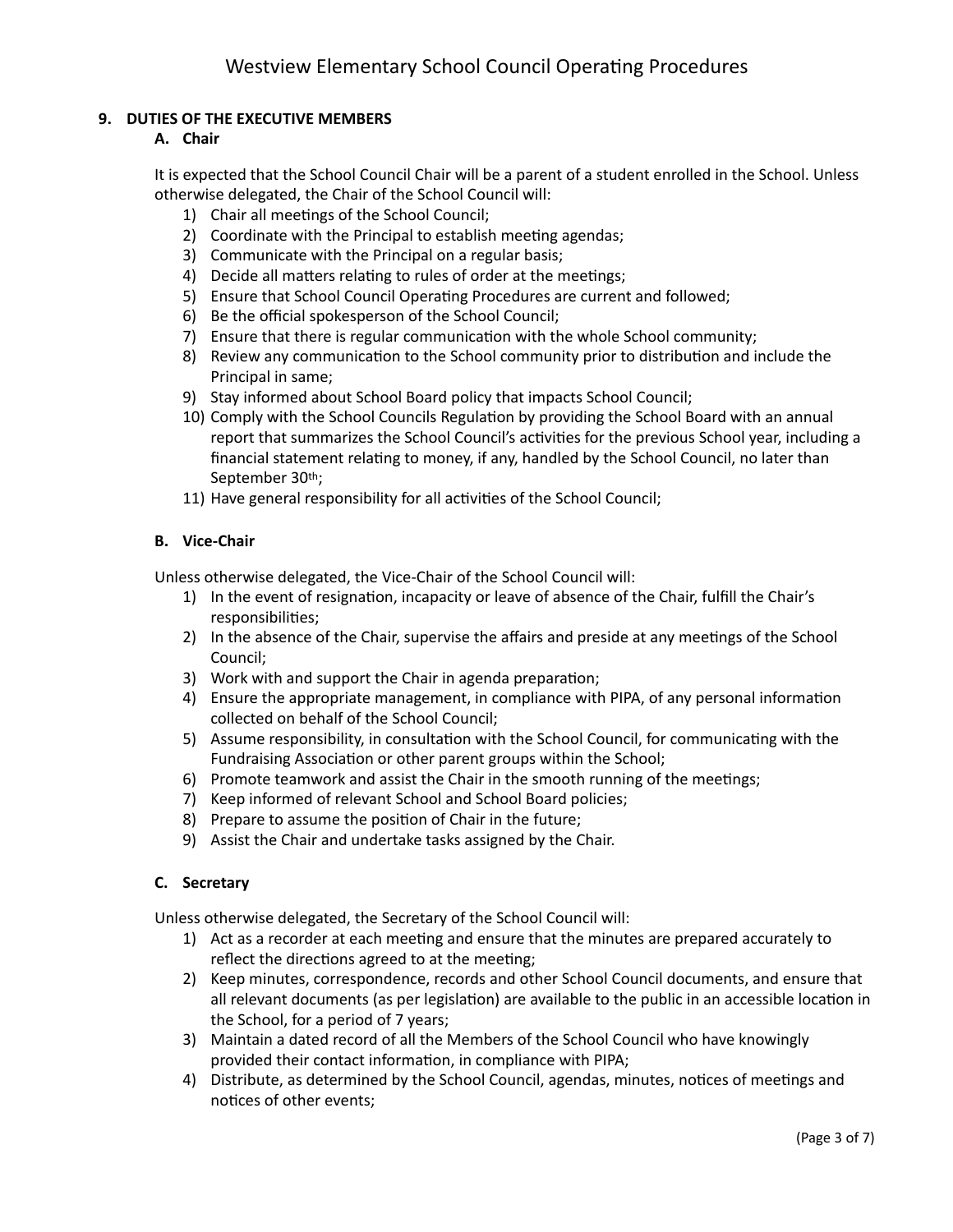# Westview Elementary School Council Operating Procedures

In the absence of the Secretary, the School Council shall choose a recording Secretary for the meeting.

#### **D.** Past Chair (Optional)

The Past Chair of the School Council will:

- 1) Serve in an advisory capacity to the new School Council;
- 2) Act in the absence of both the Chair and Vice-Chair.
- E. Members at Large / ECS Parent Representative / Classroom, Grade or Division Representatives/ **Community Members/Fundraising Association Liaison/Others as decided by the School Council**

These Members will:

- 1) Share their professional knowledge, expertise and life experience;
- 2) Encourage feedback and participation from community groups and individuals;
- 3) Communicate information of interest to the School Council and the School community;
- 4) Share information from School Council meetings with the community;
- 5) Have a clear understanding of the School Council's objectives;
- 6) Attend School Council meetings;
- 7) Identify possible topics for agendas;
- 8) Serve as a liaison between the School Council and their organization or area of responsibility.

#### **10. VACANCIES**

With the exception of the School Council positions filled by the Principal and teacher representative, any vacancy of the School Council will be advertised to the parent community. Elections for a vacant position will be held at subsequent meetings of the School Council until the vacancy is filled.

#### **11. MEETINGS (in person and/or virtual)**

#### **A.** Annual General Meetings

An Annual General Meeting of the School Council will take place once each School year.

- 1) The Annual General Meeting of the School Council will be held in the month of June or at an appropriate time during the School year as determined by the School Council. The meeting will be advertised throughout the School and the community no less than 2 weeks beforehand and will state the business to take place at the Annual General Meeting.
- 2) All parents as defined in 1C above are eligible for election.
- 3) All parents as defined in 1C above are eligible to vote at the Annual General Meeting.
- 4) The business of the Annual General Meeting shall include:
	- a. the election of School Council (Representative) and/or Executive (Town Hall) Members
	- b. any proposed amendments to the Operating Procedures;
- 5) And may also include:
	- a. plans for the upcoming year;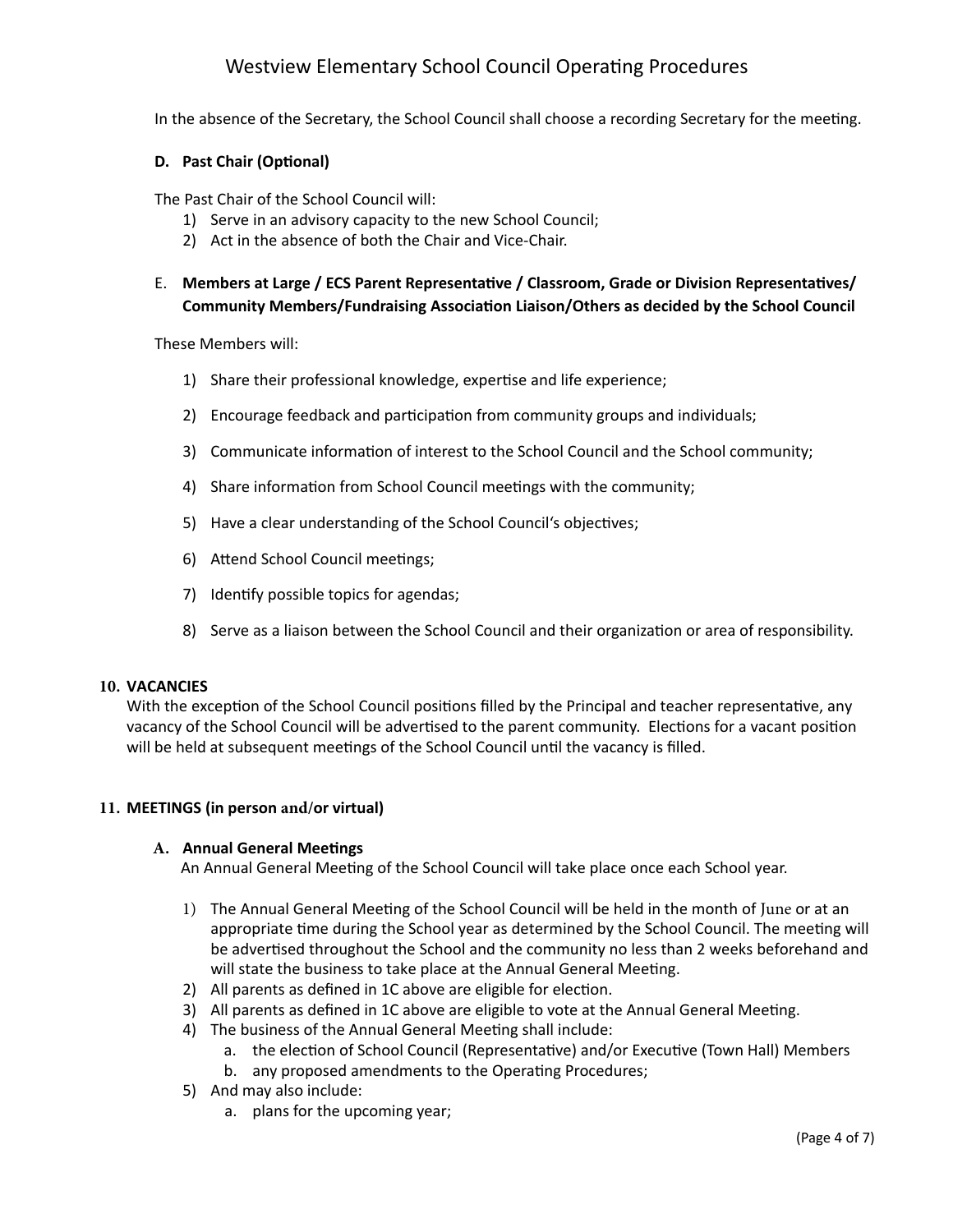- b. discussion of any major issue in which all parents should have input such as changes to the Vision or Mission of the School or School Board, School policy or other major changes in the School program or focus;
- c. any evaluation of the School Council.

## **B.** Special General Meetings

The School Council Executive may at any time give notice of a Special General Meeting of the School Council. Notice will be given at least 5 days before the meeting. The notice will state the time, date and place of the meeting, and describe the matters to be dealt with. At any Special General Meeting, all parents in attendance shall have the right to vote.

## **C.** Regular Meetings

A minimum of 7 Regular School Council meetings will be held per School year or as called by the Executive. It will be decided when these meetings will take place at the Annual General Meeting. The meetings will take place at the School, unless otherwise advertised.

Any School Council member may be suspended or expelled for the duration of the School year from attendance at any Regular School Council meetings, if, upon a majority vote of voting Members present at Special General Meeting called for that purpose, it is determined to be in the best interests of the School Council to do so.

#### **13. MEETING AGENDAS**

The Chair will work in partnership with the Principal to establish the agendas for all meetings. Agenda item requests must be made through the Chair, who will, if necessary, consult with the Executive and Principal as to the appropriateness of the item requested.

#### **14. COMMITTEES**

The School Council may appoint committees that consist of School Council Members and/or School community members. Committees meet outside of School Council meetings to complete their assigned tasks as per the direction of the School Council and present a report of their activities at School Council meetings.

#### **15. POLICIES**

Subject to any provincially or School Board-mandated policies and/or regulations, the School Council may make and implement policies that it considers necessary to carry out its functions.

- A. The policies of the School Council will be reviewed at the beginning of every new School Council term to decide if each policy will be implemented for the new School Council and its term.
- B. Topics on which School Council may wish to develop guiding policies include, but are not limited to: Elections, Communication (Internal and External), Record Keeping, Fundraising, Privacy, Location of Meetings, Official Correspondence Address, New Member Orientation, School Council Evaluation, and Social Media.

#### **16. FUNDRAISING ASSOCIATION and OTHER GROUPS OF PARENTS**

The School Council recognizes and appreciates the efforts of other groups of parents striving to support and enhance the educational opportunities in the School.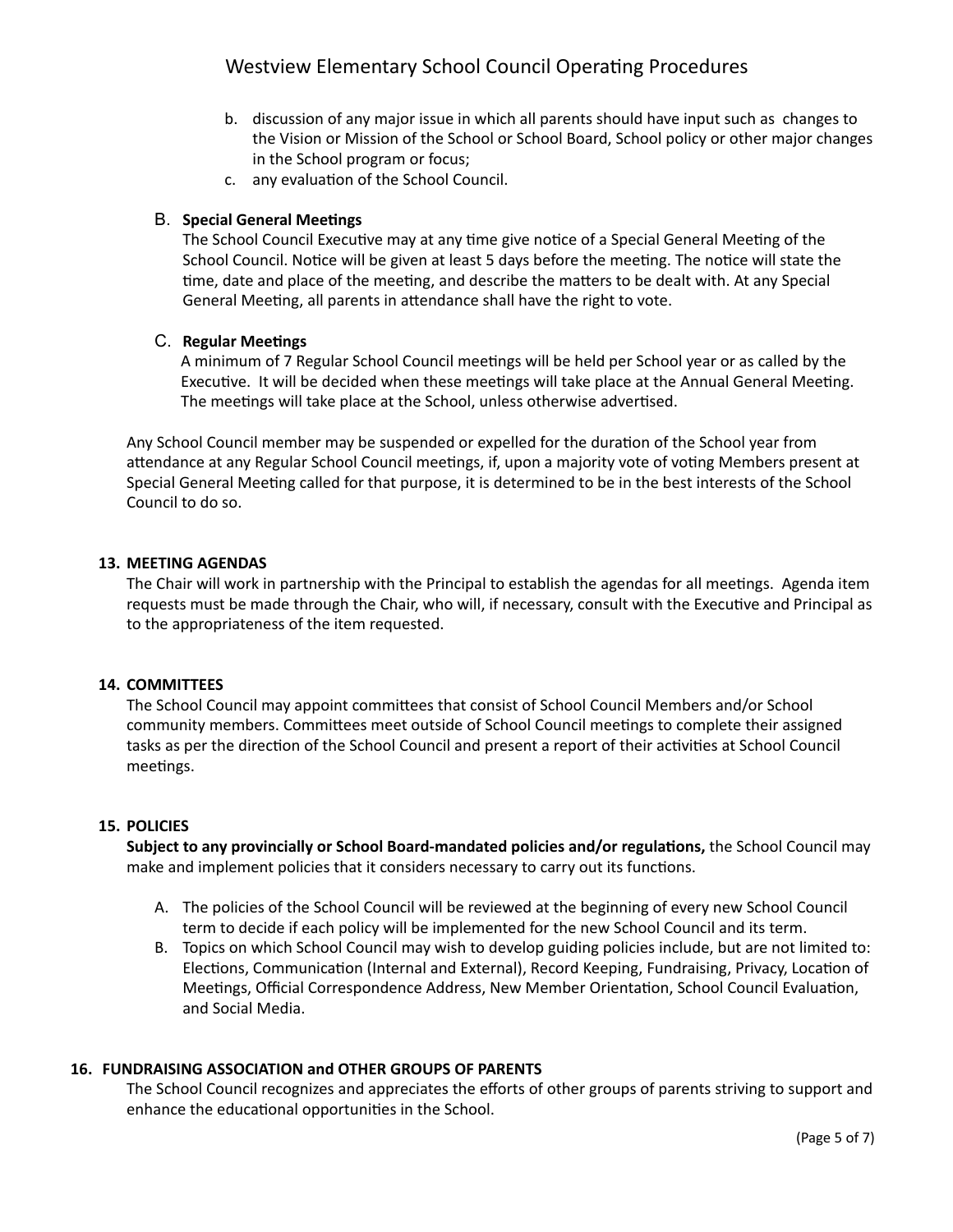# Westview Elementary School Council Operating Procedures

- A. The School Council will communicate regularly with the Fundraising Association and/or other groups of parents to support their activities and to solicit support for School Council activities.
- B. The School Council may develop policies to promote a productive, open and transparent relationship with the Fundraising Association and/or other groups of parents.

## **17. CODE OF ETHICS**

## **All School Council Members shall:**

- A. Abide by the legislation that governs them;
- B. Be guided by the mission statements of the School and School Council;
- C. Endeavour to be familiar with the School's policies and operating practices and act in accordance with them;
- D. Practice the highest standards of honesty, accuracy, integrity and truth;
- E. Recognize and respect the personal integrity of each member of the School community;
- F. Declare any conflict of interest;
- G. Encourage a positive atmosphere in which individual contributions are encouraged and valued;
- H. Apply democratic principles;
- I. Consider the best interests of all students;
- J. Respect the confidential nature of some School business and respect limitations this may place on the operation of the School Council;
- K. Not disclose confidential information;
- L. Limit discussions at School Council meetings to matters of concern to the School community as a whole;
- M. Use the appropriate communication channels when questions or concerns arise;
- N. Promote high standards of ethical practice within the School community;
- O. Accept accountability for decisions;
- P. Not accept payment for School Council activities.

#### **18. CONFLICT RESOLUTION**

The School Council shall abide by the Conflict Resolution Procedures outlined in the School Board's policies and regulations. If none exist, the School Council shall apply every effort to resolve internal conflicts using the steps outlined in these Operating Procedures.

- A. If at any time, 10 parents, or 5 parents and 50% of the Executive Members of the School Council, are of the opinion that the School Council is in a state of conflict such that its operation is significantly impaired, they may deliver a signed written letter to all Executive Members and the Principal requesting a Special General Meeting, and the following will apply:
	- 1) The Chair will call a Special General Meeting of the School Council.
	- 2) The Secretary will provide a minimum of 5 days' written notice to all parents and School Council Members of the date, time, place and purpose of the Special General Meeting.
	- 3) At the Special General Meeting, all parents and School Council Members present will have an opportunity to hear and discuss the issues causing conflict.
	- 4) On motion, a vote shall be taken respecting a proposed resolution to the conflict.
	- 5) If the majority of voting Members present vote in favour of the resolution proposed, the School Council will immediately act upon it.

#### **19. PRIVACY**

The School Council shall adhere to the Personal Information Protection Act (PIPA), and shall not use or share personal information for purposes other than those of School Council business.